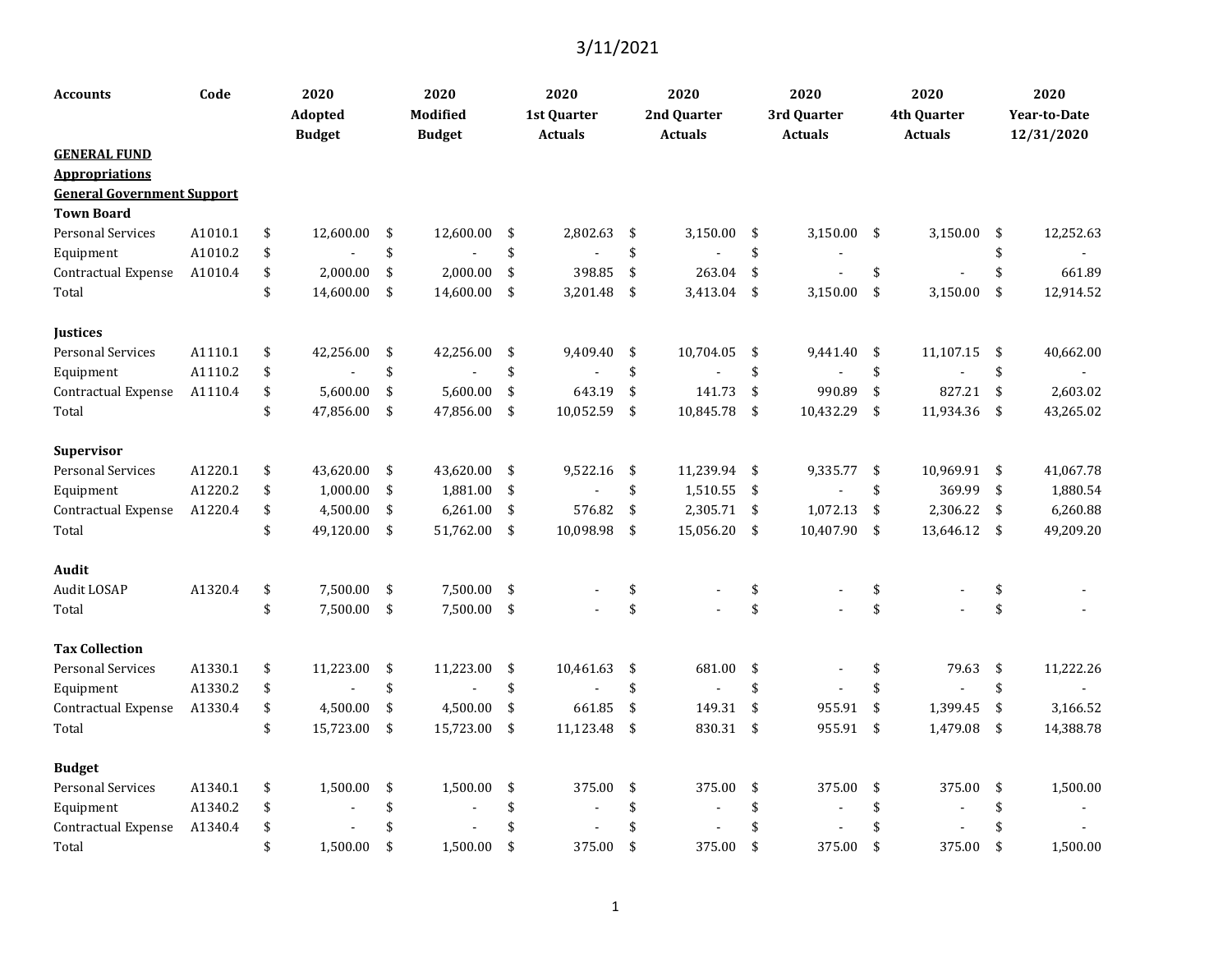| <b>Accounts</b>            | Code    | 2020<br><b>Adopted</b><br><b>Budget</b> |                    | 2020<br><b>Modified</b><br><b>Budget</b> |      | 2020<br>1st Quarter<br><b>Actuals</b> | 2020<br>2nd Quarter<br><b>Actuals</b> | 2020<br>3rd Quarter<br><b>Actuals</b> |              | 2020<br>4th Quarter<br><b>Actuals</b> | 2020<br><b>Year-to-Date</b><br>12/31/2020 |
|----------------------------|---------|-----------------------------------------|--------------------|------------------------------------------|------|---------------------------------------|---------------------------------------|---------------------------------------|--------------|---------------------------------------|-------------------------------------------|
| <b>Assessors</b>           |         |                                         |                    |                                          |      |                                       |                                       |                                       |              |                                       |                                           |
| <b>Personal Services</b>   | A1355.1 | \$                                      |                    |                                          |      |                                       |                                       | \$                                    |              |                                       |                                           |
| Equipment                  | A1355.2 | \$                                      |                    |                                          |      |                                       |                                       | \$                                    |              |                                       |                                           |
| <b>Contractual Expense</b> | A1355.4 | \$<br>40,375.00                         | \$                 | 40,375.00                                | \$   | 49.19                                 | \$<br>418.45                          | \$<br>24,078.50                       | -\$          | 12,253.00                             | \$<br>36,799.14                           |
| Total                      |         | \$<br>40,375.00                         | $\mathbf{\hat{S}}$ | 40,375.00 \$                             |      | 49.19                                 | \$<br>418.45                          | \$<br>24,078.50                       | $\mathbf{s}$ | 12,253.00                             | \$<br>36,799.14                           |
| <b>Fiscal Advisors</b>     |         |                                         |                    |                                          |      |                                       |                                       |                                       |              |                                       |                                           |
| Contractual Expense        | A1380.4 | \$                                      | \$                 |                                          | \$   |                                       | \$                                    | \$                                    |              |                                       |                                           |
| Total                      |         | \$                                      | \$                 |                                          | \$   |                                       | \$                                    | \$                                    | \$           |                                       |                                           |
| <b>Town Clerk</b>          |         |                                         |                    |                                          |      |                                       |                                       |                                       |              |                                       |                                           |
| <b>Personal Services</b>   | A1410.1 | \$<br>37,828.00                         | \$                 | 37,828.00                                | -\$  | 8,741.63                              | \$<br>9,444.16                        | \$<br>8,845.75                        | - \$         | 10,748.77                             | \$<br>37,780.31                           |
| Equipment                  | A1410.2 | \$                                      | \$                 |                                          | \$   |                                       | \$                                    | \$                                    | \$           |                                       | \$                                        |
| <b>Contractual Expense</b> | A1410.4 | \$<br>3,500.00                          | \$                 | 3,500.00                                 | \$   | 948.99                                | \$<br>209.02                          | \$<br>$(58.62)$ \$                    |              | 1,616.28                              | \$<br>2,715.67                            |
| Total                      |         | \$<br>41,328.00                         | \$                 | 41,328.00                                | -\$  | 9,690.62                              | \$<br>9,653.18                        | \$<br>8,787.13                        | $\mathbf{s}$ | 12,365.05                             | \$<br>40,495.98                           |
| <b>Attorney</b>            |         |                                         |                    |                                          |      |                                       |                                       |                                       |              |                                       |                                           |
| <b>Personal Services</b>   | A1420.1 | \$                                      |                    |                                          |      |                                       |                                       | \$                                    |              |                                       |                                           |
| Equipment                  | A1420.2 | \$                                      |                    |                                          |      |                                       |                                       | \$                                    |              |                                       |                                           |
| Contractual Expense        | A1420.4 | \$<br>40,000.00                         | \$                 | 40,000.00                                | \$   | 3,983.50                              | \$<br>6,649.50                        | \$<br>9,331.00                        | -\$          | 4,154.00                              | \$<br>24,118.00                           |
| Total                      |         | \$<br>40,000.00                         | \$                 | 40,000.00 \$                             |      | 3,983.50                              | \$<br>6,649.50                        | \$<br>9,331.00 \$                     |              | 4,154.00                              | \$<br>24,118.00                           |
| <b>Engineer</b>            |         |                                         |                    |                                          |      |                                       |                                       |                                       |              |                                       |                                           |
| <b>Contractual Expense</b> | A1440.4 | \$<br>3,500.00                          | \$                 | 3,500.00                                 | - \$ |                                       |                                       |                                       |              |                                       |                                           |
| Total                      |         | \$<br>3,500.00                          | \$                 | 3,500.00                                 | - \$ |                                       |                                       | \$                                    | \$           |                                       |                                           |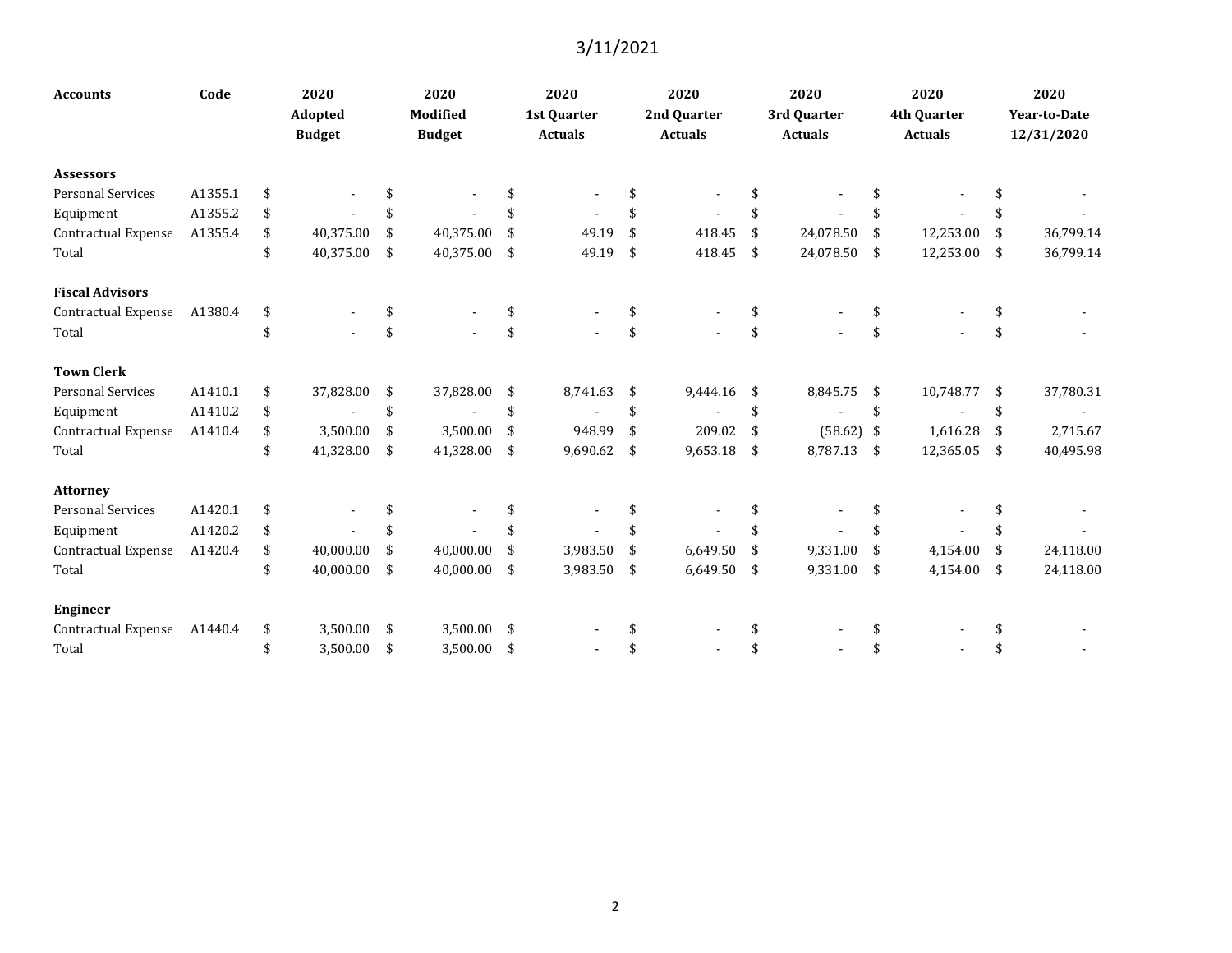| <b>Accounts</b>                     | Code    | 2020<br>Adopted<br><b>Budget</b> |     | 2020<br>Modified<br><b>Budget</b> |                    | 2020<br>1st Quarter<br><b>Actuals</b> | 2020<br>2nd Quarter<br><b>Actuals</b> | 2020<br>3rd Quarter<br><b>Actuals</b> |               | 2020<br>4th Quarter<br><b>Actuals</b> | 2020<br>Year-to-Date<br>12/31/2020 |
|-------------------------------------|---------|----------------------------------|-----|-----------------------------------|--------------------|---------------------------------------|---------------------------------------|---------------------------------------|---------------|---------------------------------------|------------------------------------|
| <b>Elections</b>                    |         |                                  |     |                                   |                    |                                       |                                       |                                       |               |                                       |                                    |
| <b>Personal Services</b>            | A1450.1 | \$                               | \$  |                                   | \$                 |                                       | \$                                    | \$                                    | \$            |                                       | \$                                 |
| Equipment                           | A1450.2 | \$                               | \$  |                                   | \$                 |                                       |                                       | \$                                    | \$            |                                       |                                    |
| <b>Contractual Expense</b>          | A1450.4 | \$<br>250.00                     | \$  | 250.00                            | \$                 |                                       |                                       | \$                                    | \$            |                                       | \$                                 |
| Total                               |         | \$<br>250.00                     | \$  | 250.00                            | \$                 |                                       | \$                                    | \$                                    | \$            |                                       | \$                                 |
| <b>Buildings</b>                    |         |                                  |     |                                   |                    |                                       |                                       |                                       |               |                                       |                                    |
| <b>Personal Services</b>            | A1620.1 | \$<br>2,000.00                   | -\$ | 2,000.00                          | \$                 | 353.48                                | \$<br>84.00                           | \$<br>204.00                          | \$            | 134.70                                | \$<br>776.18                       |
| Equipment                           | A1620.2 | \$<br>500.00                     | \$  | 500.00                            | \$                 |                                       | \$<br>$\overline{\phantom{a}}$        | \$                                    | \$            |                                       | \$                                 |
| Contractual Expense                 | A1620.4 | \$<br>60,000.00                  | \$  | 60,000.00                         | \$                 | 8,547.98                              | \$<br>5,105.81                        | \$<br>5,991.10                        | \$            | 7,925.36                              | \$<br>27,570.25                    |
| Total                               |         | \$<br>62,500.00                  | -\$ | 62,500.00                         | $\sqrt{5}$         | 8,901.46                              | \$<br>5,189.81 \$                     | $6,195.10$ \$                         |               | 8,060.06                              | \$<br>28,346.43                    |
| <b>Central Communicatons System</b> |         |                                  |     |                                   |                    |                                       |                                       |                                       |               |                                       |                                    |
| <b>Personal Services</b>            | A1650.1 | \$                               | \$  |                                   | \$                 |                                       | \$                                    | \$                                    |               |                                       |                                    |
| Equipment                           | A1650.2 | \$                               | \$  |                                   | \$                 |                                       | \$                                    | \$                                    |               |                                       |                                    |
| Contractual Expense                 | A1650.4 | \$<br>5,000.00                   | \$  | 7,311.00                          | \$                 | 2,243.64                              | \$<br>2,845.51                        | \$<br>948.62                          | -\$           | 1,273.12                              | \$<br>7,310.89                     |
| Total                               |         | \$<br>5,000.00                   | \$  | 7,311.00                          | \$                 | 2,243.64                              | \$<br>2,845.51                        | \$<br>948.62                          | $\sqrt[6]{3}$ | 1,273.12                              | \$<br>7,310.89                     |
| <b>Central Printing and Mailing</b> |         |                                  |     |                                   |                    |                                       |                                       |                                       |               |                                       |                                    |
| <b>Personal Services</b>            | A1670.1 | \$                               | \$  |                                   | \$                 |                                       | \$                                    | \$                                    | \$            |                                       |                                    |
| Equipment                           | A1670.2 | \$                               | \$  |                                   | \$                 |                                       |                                       | \$                                    | \$            |                                       |                                    |
| Contractual Expense                 | A1670.4 | \$<br>2,500.00                   | \$  | 2,500.00                          | \$                 | 1,748.29                              | \$<br>948.07                          | \$<br>$(851.41)$ \$                   |               | $(1,416.83)$ \$                       | 428.12                             |
| Total                               |         | \$<br>2,500.00                   | \$  | 2,500.00                          | \$                 | 1,748.29                              | \$<br>948.07                          | \$<br>$(851.41)$ \$                   |               | $(1,416.83)$ \$                       | 428.12                             |
| <b>Special items</b>                |         |                                  |     |                                   |                    |                                       |                                       |                                       |               |                                       |                                    |
| Unallocated Insuran                 | A1910.4 | \$<br>36,000.00                  | \$  | 36,000.00                         | -\$                |                                       | \$<br>35,493.86                       | \$                                    |               |                                       | \$<br>35,493.86                    |
| Municipal Associatio                | A1920.4 | \$<br>1,100.00                   | \$  | 1,100.00                          | \$                 | 1,099.00                              | \$                                    | \$                                    | \$            |                                       | \$<br>1,099.00                     |
| Contingency                         | A1990.4 | \$<br>45,000.00                  | \$  | 30,935.00                         | $\mathbf{\hat{S}}$ |                                       | \$                                    | \$                                    | \$            |                                       | \$                                 |
| Total                               |         | \$<br>82,100.00                  | -\$ | 68,035.00                         | -\$                | 1,099.00                              | \$<br>35,493.86                       | \$                                    | \$            |                                       | \$<br>36,592.86                    |
| Total General Government Supp \$    |         | 413,852.00                       | \$  | 404,740.00                        | \$                 | 62,567.23                             | \$<br>91,718.71                       | \$<br>73,810.04                       | \$            | 67,272.96                             | \$<br>295,368.94                   |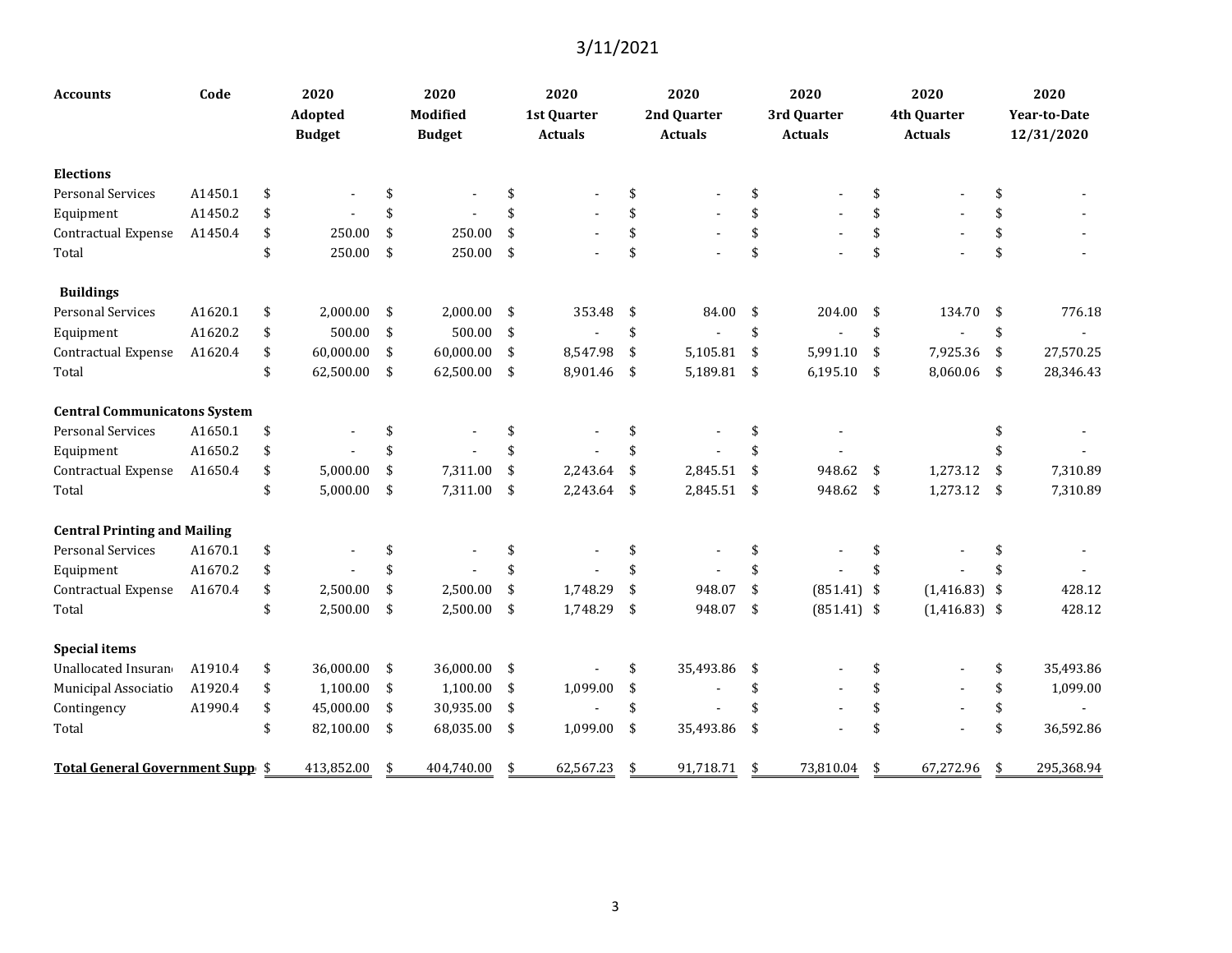| <b>Accounts</b>             | Code    | 2020<br><b>Adopted</b><br><b>Budget</b> | 2020<br>Modified<br><b>Budget</b> |               | 2020<br>1st Quarter<br><b>Actuals</b> | 2020<br>2nd Quarter<br><b>Actuals</b> | 2020<br>3rd Quarter<br><b>Actuals</b> |     | 2020<br>4th Quarter<br><b>Actuals</b> | 2020<br>Year-to-Date<br>12/31/2020 |
|-----------------------------|---------|-----------------------------------------|-----------------------------------|---------------|---------------------------------------|---------------------------------------|---------------------------------------|-----|---------------------------------------|------------------------------------|
| <b>Public Safety</b>        |         |                                         |                                   |               |                                       |                                       |                                       |     |                                       |                                    |
| <b>Traffic Control</b>      |         |                                         |                                   |               |                                       |                                       |                                       |     |                                       |                                    |
| <b>Personal Services</b>    | A3310.1 | \$                                      | \$                                |               |                                       | \$                                    | \$                                    |     |                                       | \$                                 |
| Equipment                   | A3310.2 | \$                                      | \$                                |               |                                       |                                       | \$                                    |     |                                       |                                    |
| Contractual Expense         | A3310.4 | \$<br>1,500.00                          | \$<br>1,500.00                    | \$            |                                       | \$                                    | \$<br>981.10                          | \$  | 253.00                                | \$<br>1,234.10                     |
| Total                       |         | \$<br>1,500.00                          | \$<br>1,500.00                    | $\sqrt{5}$    | $\blacksquare$                        | \$                                    | \$<br>981.10                          | -\$ | 253.00                                | \$<br>1,234.10                     |
| <b>Control of Dogs</b>      |         |                                         |                                   |               |                                       |                                       |                                       |     |                                       |                                    |
| <b>Personal Services</b>    | A3510.1 | \$<br>7,791.00                          | \$<br>7,791.00                    | -\$           | 1,797.80                              | \$<br>2,097.55                        | \$<br>1,797.90                        | -\$ | 2,097.75                              | \$<br>7,791.00                     |
| Equipment                   | A3510.2 | \$                                      | \$                                | \$            |                                       | \$                                    | \$                                    | \$  |                                       | \$                                 |
| Contractual Expense         | A3510.4 | \$<br>5,130.00                          | \$<br>5,130.00                    | \$            | 6.43                                  | \$<br>$(266.59)$ \$                   | 579.23                                | -\$ | 207.43                                | \$<br>526.50                       |
| Total                       |         | \$<br>12,921.00                         | \$<br>12,921.00 \$                |               | 1,804.23                              | \$<br>1,830.96 \$                     | 2,377.13                              | -\$ | 2,305.18                              | \$<br>8,317.50                     |
| <b>Animal Control Other</b> |         |                                         |                                   |               |                                       |                                       |                                       |     |                                       |                                    |
| <b>Personal Services</b>    | A3520.1 | \$                                      | \$                                | <sup>\$</sup> |                                       | \$                                    | \$                                    | \$  |                                       | \$                                 |
| Equipment                   | A3520.2 | \$                                      | \$                                |               |                                       | \$                                    | \$                                    | \$  |                                       | \$                                 |
| Contractual Expense         | A3520.4 | \$<br>500.00                            | \$<br>500.00                      | \$            |                                       | \$                                    | \$                                    | \$  |                                       | \$                                 |
| Total                       |         | \$<br>500.00                            | \$<br>500.00                      | -\$           |                                       | \$                                    | \$                                    | \$  |                                       | \$                                 |
| <b>Safety Inspection</b>    |         |                                         |                                   |               |                                       |                                       |                                       |     |                                       |                                    |
| <b>Personal Services</b>    | A3620.1 | \$<br>11,500.00                         | \$<br>11,500.00                   | - \$          | 2,653.86                              | \$<br>3,096.17                        | \$<br>2,653.86                        | -\$ | 3,096.11                              | \$<br>11,500.00                    |
| Equipment                   | A3620.2 | \$<br>300.00                            | \$<br>300.00                      | -\$           |                                       | \$                                    | \$                                    | \$  | $\blacksquare$                        | \$                                 |
| Contractual Expense         | A3620.4 | \$<br>1,000.00                          | \$<br>1,000.00                    | -\$           | 196.20                                | \$<br>91.10                           | \$<br>180.76                          | -\$ | 315.04                                | \$<br>783.10                       |
| Total                       |         | \$<br>12,800.00                         | \$<br>12,800.00 \$                |               | 2,850.06                              | \$<br>3,187.27                        | \$<br>2,834.62                        | -\$ | 3,411.15                              | \$<br>12,283.10                    |
| <b>Total Public Safety</b>  |         | \$<br>27,721.00                         | \$<br>27,721.00                   | \$            | 4,654.29                              | \$<br>5,018.23                        | \$<br>6,192.85                        | -\$ | 5,969.33                              | \$<br>21,834.70                    |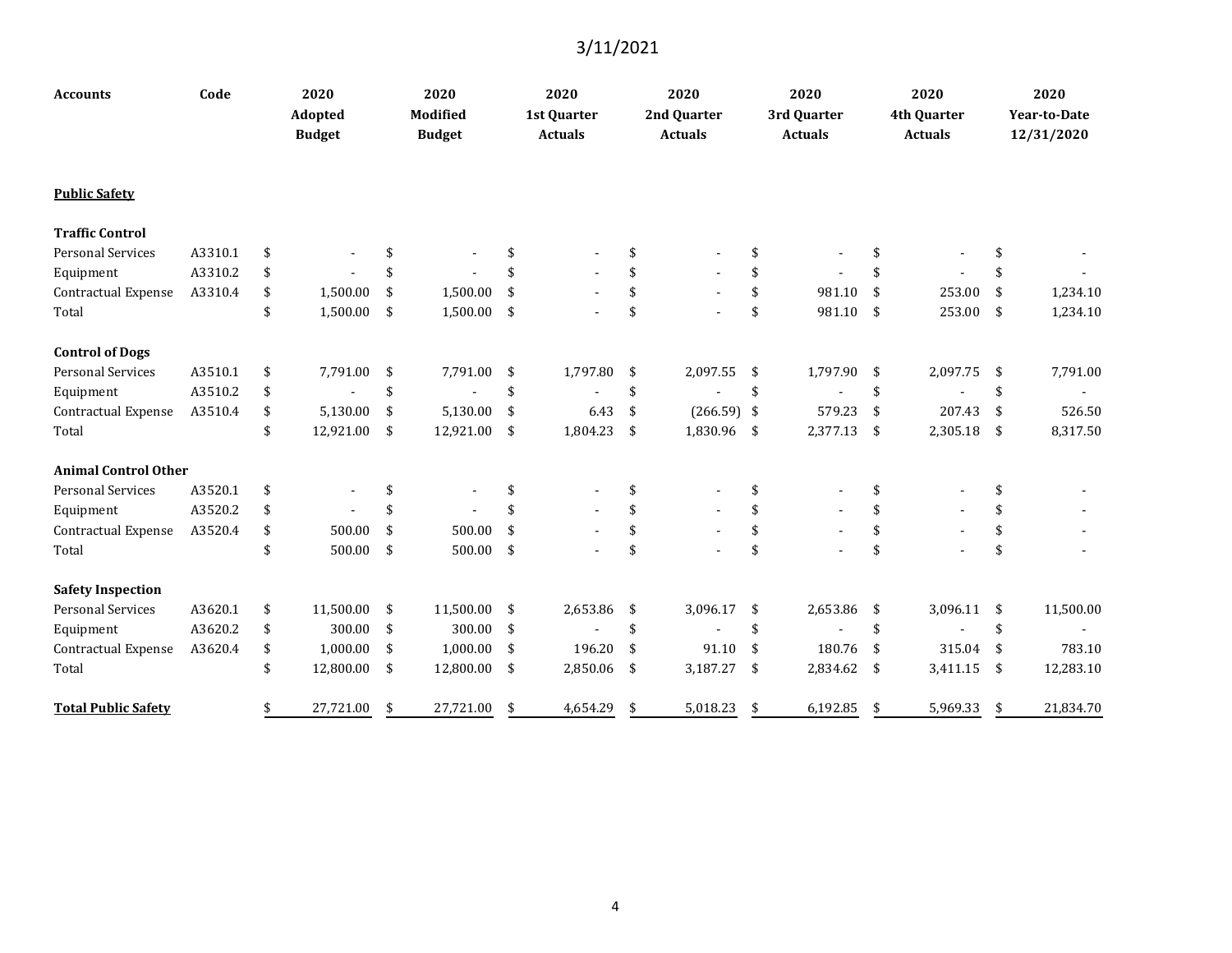| Accounts                             | Code    | 2020<br>Adopted<br><b>Budget</b> | 2020<br>Modified<br><b>Budget</b> |            | 2020<br>1st Quarter<br><b>Actuals</b> | 2020<br>2nd Quarter<br><b>Actuals</b> |            | 2020<br>3rd Quarter<br><b>Actuals</b> |     | 2020<br>4th Quarter<br><b>Actuals</b> | 2020<br>Year-to-Date<br>12/31/2020 |
|--------------------------------------|---------|----------------------------------|-----------------------------------|------------|---------------------------------------|---------------------------------------|------------|---------------------------------------|-----|---------------------------------------|------------------------------------|
| <b>Health</b>                        |         |                                  |                                   |            |                                       |                                       |            |                                       |     |                                       |                                    |
| <b>Board of Health</b>               |         |                                  |                                   |            |                                       |                                       |            |                                       |     |                                       |                                    |
| <b>Personal Services</b>             | A4010.1 | \$                               | \$<br>1,200.00                    | -\$        |                                       | \$<br>600.00                          | \$         |                                       | \$  | 600.00                                | \$<br>1,200.00                     |
| Total                                |         | \$                               | \$<br>1,200.00                    | $\sqrt{5}$ |                                       | \$<br>600.00                          | \$         |                                       | \$  | 600.00                                | \$<br>1,200.00                     |
| <b>Registrar of Vital Statistics</b> |         |                                  |                                   |            |                                       |                                       |            |                                       |     |                                       |                                    |
| <b>Personal Services</b>             | A4020.1 | \$<br>1,000.00                   | \$<br>1,000.00                    | -\$        | 250.00                                | \$<br>250.00                          | \$         | 250.00                                | \$  | 250.00                                | \$<br>1,000.00                     |
| Equipment                            | A4020.2 | \$<br>250.00                     | \$<br>250.00                      | -\$        |                                       | \$                                    | \$         |                                       | \$  |                                       | \$                                 |
| Contractual Expense                  | A4020.4 | \$<br>250.00                     | \$<br>250.00                      | -\$        | 19.95                                 | \$                                    | \$         |                                       | \$  |                                       | \$<br>19.95                        |
| Total                                |         | \$<br>1,500.00                   | \$<br>1,500.00                    | \$         | 269.95                                | \$<br>250.00                          | \$         | 250.00                                | \$  | 250.00                                | \$<br>1,019.95                     |
| Ambulance                            |         |                                  |                                   |            |                                       |                                       |            |                                       |     |                                       |                                    |
| <b>Personal Services</b>             | A4540.1 | \$                               | \$                                | \$         |                                       | \$                                    | \$         |                                       | \$  |                                       | \$                                 |
| Equipment                            | A4540.2 | \$                               | \$                                | \$         |                                       | \$                                    | \$         |                                       | \$  |                                       | \$                                 |
| Contractual Expense                  | A4540.4 | \$<br>139,301.00                 | \$<br>139,301.00                  | \$         | 70,000.00                             | \$                                    | \$         | 69,301.00                             | \$  |                                       | \$<br>139,301.00                   |
| Total                                |         | \$<br>139,301.00                 | \$<br>139,301.00                  | \$         | 70,000.00                             | \$                                    | \$         | 69,301.00                             | \$  | $\blacksquare$                        | \$<br>139,301.00                   |
| <b>Total Health</b>                  |         | 140,801.00                       | \$<br>142,001.00                  | \$         | 70,269.95                             | \$<br>850.00                          | \$         | 69,551.00                             | \$  | 850.00                                | \$<br>141,520.95                   |
| Transportation                       |         |                                  |                                   |            |                                       |                                       |            |                                       |     |                                       |                                    |
| <b>Superintendent of Highways</b>    |         |                                  |                                   |            |                                       |                                       |            |                                       |     |                                       |                                    |
| <b>Personal Services</b>             | A5010.1 | \$<br>63,320.00                  | \$<br>63,320.00                   | -\$        | 14,612.28                             | \$<br>17,047.36                       | \$         | 14,612.28                             | -\$ | 17,047.78                             | \$<br>63,319.70                    |
| Equipment                            | A5010.2 | \$                               | \$                                | \$         | $\overline{a}$                        | \$                                    | \$         |                                       | \$  | $\overline{a}$                        | \$                                 |
| Contractual Expense                  | A5010.4 | \$<br>1,750.00                   | \$<br>1,830.00                    | \$         | 509.57                                | \$<br>564.39                          | \$         | 216.00                                | \$  | 540.00                                | \$<br>1,829.96                     |
| Total                                |         | \$<br>65,070.00                  | \$<br>65,150.00                   | \$         | 15,121.85                             | \$<br>17,611.75                       | \$         | 14,828.28                             | \$  | 17,587.78                             | \$<br>65,149.66                    |
| <b>Street Lighting</b>               |         |                                  |                                   |            |                                       |                                       |            |                                       |     |                                       |                                    |
| Contractual Expense                  | A5182.4 | \$<br>2.500.00                   | \$<br>2,500.00                    | -\$        | 274.68                                | \$<br>544.54                          | \$         | 358.09                                | -\$ | 847.94                                | \$<br>2,025.25                     |
| Total                                |         | \$<br>2,500.00                   | \$<br>2,500.00                    | -\$        | 274.68                                | \$<br>544.54                          | $\sqrt{5}$ | 358.09                                | \$  | 847.94                                | \$<br>2,025.25                     |
| <b>Total Transportation</b>          |         | \$<br>67,570.00                  | \$<br>67,650.00                   | \$         | 15,396.53                             | \$<br>18,156.29                       | \$         | 15,186.37                             | \$  | 18,435.72                             | \$<br>67,174.91                    |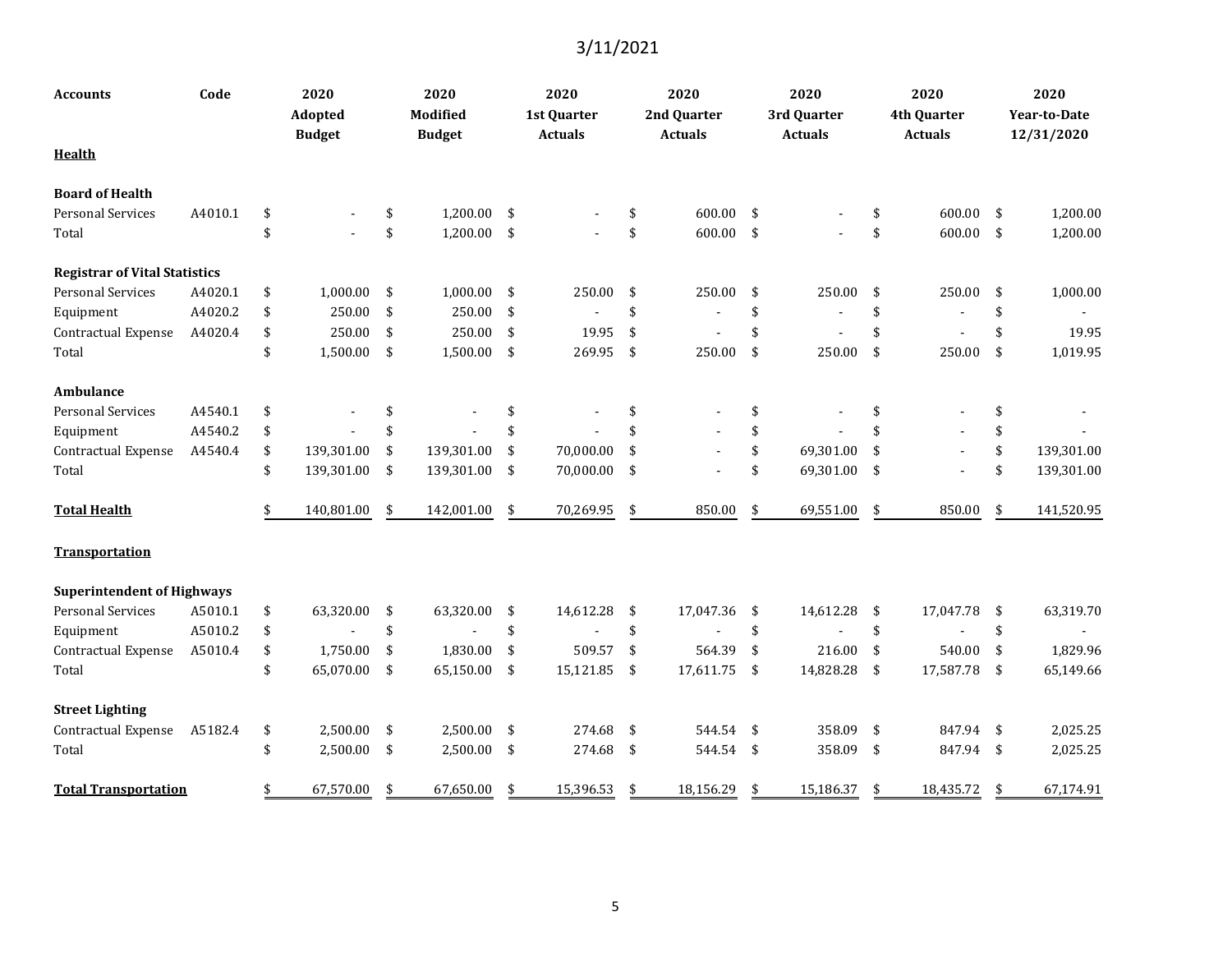| <b>Accounts</b>                                                          | Code    | 2020<br><b>Adopted</b><br><b>Budget</b> | 2020<br>Modified<br><b>Budget</b> |     | 2020<br>1st Quarter<br><b>Actuals</b> | 2020<br>2nd Quarter<br><b>Actuals</b> | 2020<br>3rd Quarter<br><b>Actuals</b> |                    | 2020<br>4th Quarter<br><b>Actuals</b> | 2020<br><b>Year-to-Date</b><br>12/31/2020 |
|--------------------------------------------------------------------------|---------|-----------------------------------------|-----------------------------------|-----|---------------------------------------|---------------------------------------|---------------------------------------|--------------------|---------------------------------------|-------------------------------------------|
| <b>Waterways Navigation</b>                                              |         |                                         |                                   |     |                                       |                                       |                                       |                    |                                       |                                           |
| <b>Contractual Expense</b>                                               | A5710.4 | \$<br>1,800.00                          | \$<br>1,800.00 \$                 |     |                                       |                                       | \$<br>1,742.00 \$                     |                    |                                       | \$<br>1,742.00                            |
| Total                                                                    |         | \$<br>1,800.00                          | \$<br>1,800.00 \$                 |     |                                       | \$                                    | \$<br>1,742.00 \$                     |                    |                                       | \$<br>1,742.00                            |
| <b>Total Waterways Navigation</b>                                        |         | 1,800.00                                | \$<br>1,800.00                    | \$  |                                       |                                       | 1,742.00                              | \$                 |                                       | 1,742.00                                  |
| <b>Economic Assistance and Opportunity</b>                               |         |                                         |                                   |     |                                       |                                       |                                       |                    |                                       |                                           |
| <b>Publicity</b>                                                         |         |                                         |                                   |     |                                       |                                       |                                       |                    |                                       |                                           |
| <b>Contractual Expense</b>                                               | A6410.4 | \$<br>300.00                            | \$<br>300.00 \$                   |     |                                       | \$                                    | \$                                    |                    |                                       |                                           |
| Total                                                                    |         | \$<br>300.00                            | \$<br>300.00 \$                   |     |                                       | \$                                    | \$                                    | \$                 |                                       | \$                                        |
| <b>Veterans Services</b>                                                 |         |                                         |                                   |     |                                       |                                       |                                       |                    |                                       |                                           |
| <b>Personal Services</b>                                                 | A6510.1 | \$                                      | \$                                | \$  |                                       | \$                                    | \$                                    | \$                 |                                       |                                           |
| Equipment                                                                | A6510.2 | \$                                      | \$                                |     |                                       |                                       | \$                                    | \$                 |                                       |                                           |
| Contractual Expense                                                      | A6510.4 | \$<br>700.00                            | \$<br>700.00                      | \$  |                                       | \$                                    | \$<br>518.85                          | \$                 | 181.15                                | \$<br>700.00                              |
| Total                                                                    |         | \$<br>700.00                            | \$<br>700.00                      | \$  |                                       | \$                                    | \$<br>518.85                          | $\mathbf{\hat{S}}$ | 181.15                                | \$<br>700.00                              |
| Total Economic Assistance and C \$                                       |         | 1,000.00                                | \$<br>1,000.00                    | \$  |                                       |                                       | 518.85                                | \$                 | 181.15                                | \$<br>700.00                              |
| <b>Culture and Recreation</b>                                            |         |                                         |                                   |     |                                       |                                       |                                       |                    |                                       |                                           |
| <b>Special Recreational Facilities (Pilot Knob Beach and BattleHill)</b> |         |                                         |                                   |     |                                       |                                       |                                       |                    |                                       |                                           |
| <b>Personal Services</b>                                                 | A7180.1 | \$<br>9,500.00 \$                       | 9,500.00 \$                       |     |                                       |                                       | \$<br>5,677.41 \$                     |                    |                                       | \$<br>5,677.41                            |
| Equipment                                                                | A7180.2 | \$<br>1,000.00                          | \$<br>$1,000.00$ \$               |     |                                       |                                       | \$                                    | \$                 | 655.00                                | \$<br>655.00                              |
| Contractual Expense                                                      | A7180.4 | \$<br>33,500.00                         | \$<br>33,500.00                   | -\$ |                                       |                                       | \$<br>570.00                          | \$                 | 126.00                                | \$<br>696.00                              |
| Total                                                                    |         | \$<br>44,000.00                         | \$<br>44,000.00                   | \$  |                                       |                                       | \$<br>6,247.41                        | \$                 | 781.00                                | \$<br>7,028.41                            |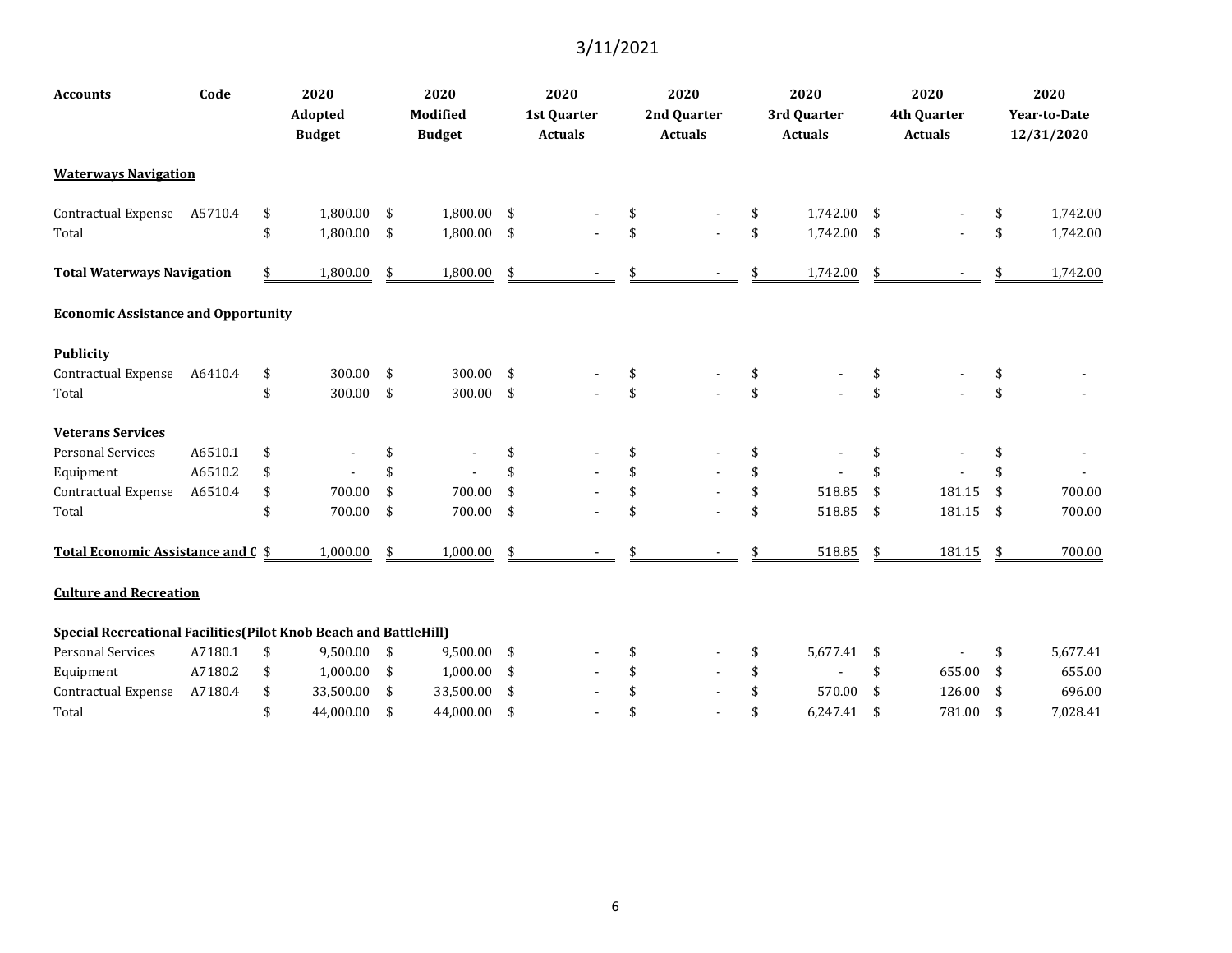| <b>Accounts</b>                     | Code    | 2020<br>Adopted<br><b>Budget</b> |               | 2020<br>Modified<br><b>Budget</b> |      | 2020<br>1st Quarter<br><b>Actuals</b> | 2020<br>2nd Quarter<br><b>Actuals</b> |    | 2020<br>3rd Quarter<br><b>Actuals</b> | 2020<br>4th Quarter<br><b>Actuals</b> | 2020<br>Year-to-Date<br>12/31/2020 |
|-------------------------------------|---------|----------------------------------|---------------|-----------------------------------|------|---------------------------------------|---------------------------------------|----|---------------------------------------|---------------------------------------|------------------------------------|
| <b>Youth Program</b>                |         |                                  |               |                                   |      |                                       |                                       |    |                                       |                                       |                                    |
| <b>Personal Services</b>            | A7310.1 | \$                               |               |                                   | \$   |                                       | \$                                    | \$ |                                       | \$                                    |                                    |
| Equipment                           | A7310.2 | \$                               |               |                                   | \$   |                                       | \$                                    | \$ |                                       | \$                                    | \$                                 |
| Contractual Expense                 | A7310.4 | \$<br>650.00                     | \$            | 650.00                            | \$   |                                       | \$                                    | \$ | 500.00                                | \$                                    | \$<br>500.00                       |
| Total                               |         | \$<br>650.00                     | \$            | 650.00                            | \$   |                                       | \$                                    | \$ | 500.00                                | \$                                    | \$<br>500.00                       |
| <b>Joint Youth Project</b>          |         |                                  |               |                                   |      |                                       |                                       |    |                                       |                                       |                                    |
| <b>Contractual Expense</b>          | A7320.4 | \$<br>12,950.00                  | -\$           | 12,950.00                         | \$   |                                       | \$                                    | \$ | 12,950.00                             | \$                                    | \$<br>12,950.00                    |
| Total                               |         | \$<br>12,950.00                  | $\frac{1}{2}$ | 12,950.00                         | - \$ |                                       | \$                                    | \$ | 12,950.00                             | \$                                    | \$<br>12,950.00                    |
| <b>Historian</b>                    |         |                                  |               |                                   |      |                                       |                                       |    |                                       |                                       |                                    |
| <b>Personal Services</b>            | A7510.1 | \$<br>840.00                     | -\$           | 840.00                            | \$   | 210.00                                | \$<br>210.00                          | \$ | 210.00                                | \$<br>210.00                          | \$<br>840.00                       |
| Equipment                           | A7510.2 | \$                               | \$            |                                   | \$   |                                       | \$                                    | \$ |                                       | \$                                    | \$                                 |
| Contractual Expense                 | A7510.4 | \$                               | S             |                                   | \$   |                                       | \$                                    | S  |                                       | \$                                    | \$                                 |
| Total                               |         | \$<br>840.00                     | \$            | 840.00                            | \$   | 210.00                                | \$<br>210.00                          | \$ | 210.00                                | \$<br>210.00                          | \$<br>840.00                       |
| Celebration                         |         |                                  |               |                                   |      |                                       |                                       |    |                                       |                                       |                                    |
| <b>Personal Services</b>            | A7550.1 | \$                               |               |                                   | \$   |                                       | \$                                    | \$ |                                       | \$                                    |                                    |
| Equipment                           | A7550.2 | \$                               | \$            |                                   | \$   |                                       | \$                                    | \$ |                                       | \$                                    |                                    |
| Contractual Expense                 | A7550.4 | \$<br>250.00                     | \$            | 250.00                            | \$   |                                       | \$                                    | \$ |                                       | \$                                    | \$                                 |
| Total                               |         | \$<br>250.00                     | \$            | 250.00                            | \$   |                                       | \$                                    | \$ |                                       | \$                                    | \$                                 |
| <b>Adult Recreaton</b>              |         |                                  |               |                                   |      |                                       |                                       |    |                                       |                                       |                                    |
| <b>Personal Services</b>            | A7620.1 | \$                               |               |                                   | \$   |                                       | \$                                    | \$ |                                       | \$                                    | \$                                 |
| Equipment                           | A7620.2 | \$                               | \$            |                                   | \$   |                                       | \$                                    | \$ |                                       | \$                                    |                                    |
| Contractual Expense                 | A7620.4 | \$<br>2,000.00                   | \$            | 2,000.00                          | \$   | 2,000.00                              | \$                                    | \$ |                                       | \$                                    | \$<br>2,000.00                     |
| Total                               |         | \$<br>2,000.00                   | $\sqrt{5}$    | 2,000.00                          | \$   | 2,000.00                              | \$                                    | \$ |                                       | \$                                    | \$<br>2,000.00                     |
| <b>Total Culture and Recreation</b> |         | \$<br>60,690.00                  | - \$          | 60,690.00                         | \$   | 2,210.00                              | \$<br>210.00                          | \$ | 19,907.41                             | \$<br>991.00                          | \$<br>23,318.41                    |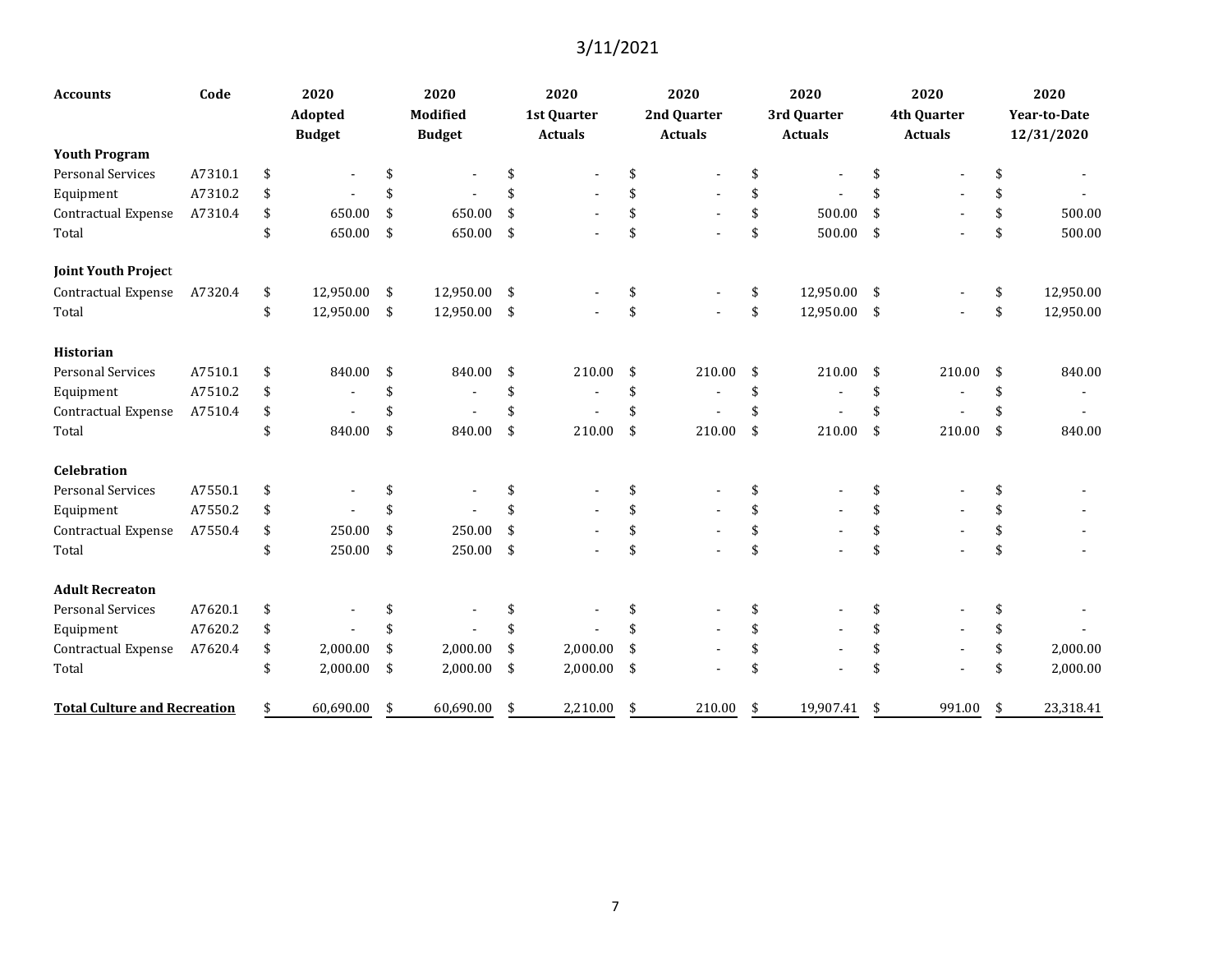| <b>Accounts</b>                    | Code    | 2020<br><b>Adopted</b><br><b>Budget</b> | 2020<br><b>Modified</b><br><b>Budget</b> | 2020<br>1st Quarter<br><b>Actuals</b> | 2020<br>2nd Quarter<br><b>Actuals</b> | 2020<br>3rd Quarter<br><b>Actuals</b> |     | 2020<br>4th Quarter<br><b>Actuals</b> | 2020<br><b>Year-to-Date</b><br>12/31/2020 |
|------------------------------------|---------|-----------------------------------------|------------------------------------------|---------------------------------------|---------------------------------------|---------------------------------------|-----|---------------------------------------|-------------------------------------------|
| <b>Home and Community Services</b> |         |                                         |                                          |                                       |                                       |                                       |     |                                       |                                           |
| <b>Planning</b>                    |         |                                         |                                          |                                       |                                       |                                       |     |                                       |                                           |
| <b>Personal Services</b>           | A8020.1 | \$<br>4,900.00                          | \$<br>4,900.00                           | \$<br>1,130.76                        | \$<br>1,319.22                        | \$<br>1,130.76                        | -\$ | 1,319.26                              | \$<br>4,900.00                            |
| Equipment                          | A8020.2 | \$                                      | \$                                       | \$                                    | \$                                    | \$                                    | \$  |                                       | \$                                        |
| Contractual Expense                | A8020.4 | \$<br>7,500.00                          | \$<br>7,500.00                           | \$<br>957.70                          | \$<br>558.00                          | \$<br>1,377.85                        | \$  | 3,443.05                              | \$<br>6,336.60                            |
| Total                              |         | \$<br>12,400.00                         | \$<br>12,400.00                          | \$<br>2,088.46                        | \$<br>1,877.22                        | \$<br>2,508.61                        | -\$ | 4,762.31                              | \$<br>11,236.60                           |
| <b>Environmental Control</b>       |         |                                         |                                          |                                       |                                       |                                       |     |                                       |                                           |
| Contractual Expense                | A8090.4 | \$                                      | \$                                       | \$                                    | \$                                    | \$                                    | \$  |                                       | \$                                        |
| Total                              |         |                                         | \$                                       | \$                                    | \$                                    | \$                                    | \$  |                                       | \$                                        |
| <b>Cemeteries</b>                  |         |                                         |                                          |                                       |                                       |                                       |     |                                       |                                           |
| <b>Personal Services</b>           | A8810.1 | \$<br>3,500.00                          | \$<br>3,500.00                           | \$                                    | \$<br>1,128.51                        | \$<br>1,616.52                        | -\$ |                                       | \$<br>2,745.03                            |
| Equipment                          | A8810.2 | \$<br>500.00                            | \$<br>500.00                             | \$                                    | \$                                    | \$                                    | \$  | 299.95                                | \$<br>299.95                              |
| Contractual Expense                | A8810.4 | \$<br>500.00                            | \$<br>500.00                             | \$                                    | \$                                    | \$                                    |     |                                       | \$                                        |
| Total                              |         | \$<br>4,500.00                          | \$<br>4,500.00                           | \$                                    | \$<br>1,128.51                        | \$<br>1,616.52                        | \$  | 299.95                                | \$<br>3,044.98                            |
| Total Home and Community Serv \$   |         | 16,900.00                               | \$<br>16,900.00                          | \$<br>2,088.46                        | \$<br>3,005.73                        | \$<br>4,125.13                        | \$  | 5,062.26                              | \$<br>14,281.58                           |
| Undistributed                      |         |                                         |                                          |                                       |                                       |                                       |     |                                       |                                           |
| <b>Employee Benefits</b>           |         |                                         |                                          |                                       |                                       |                                       |     |                                       |                                           |
| <b>State Retirement</b>            | A9010.1 | \$<br>19,533.00                         | \$<br>20,791.00                          | \$                                    | \$                                    | \$                                    | \$  | 20,791.00                             | \$<br>20,791.00                           |
| <b>Social Security</b>             | A9030.8 | \$<br>19,350.00                         | \$<br>19,350.00                          | \$<br>4,704.05                        | \$<br>4,625.10                        | \$<br>4,473.02                        | \$  | 4,606.63                              | \$<br>18,408.80                           |
| Unemployment Insu                  | A9050.8 | \$                                      | \$<br>6,574.00                           | \$                                    | \$                                    | \$<br>1,121.62                        | -\$ | 5,451.87                              | \$<br>6,573.49                            |
| Disability Insurance               | A9055.8 | \$<br>250.00                            | \$<br>250.00                             | \$                                    | \$<br>61.80                           | \$<br>61.80                           | -\$ | 61.80                                 | \$<br>185.40                              |
| Hospital and medica                | A9060.8 | \$<br>17,600.00                         | \$<br>17,600.00                          | \$<br>3,437.47                        | \$<br>3,653.12                        | \$<br>3,542.20                        | \$  | 4,511.54                              | \$<br>15,144.33                           |
| Employee Benefits-C                | A9089.8 | \$                                      | \$                                       | \$                                    | \$                                    | \$                                    | \$  |                                       | \$                                        |
| <b>Total Undistributed</b>         |         | 56,733.00                               | \$<br>64,565.00                          | \$<br>8,141.52                        | \$<br>8,340.02                        | \$<br>9,198.64                        | \$  | 35,422.84                             | \$<br>61,103.02                           |
| Total Appropriations/Expenditu \$  |         | 787,067.00                              | \$<br>787,067.00                         | \$<br>165,327.98                      | \$<br>127,298.98                      | \$<br>200,232.29                      | \$  | 134,185.26                            | \$<br>627,044.51                          |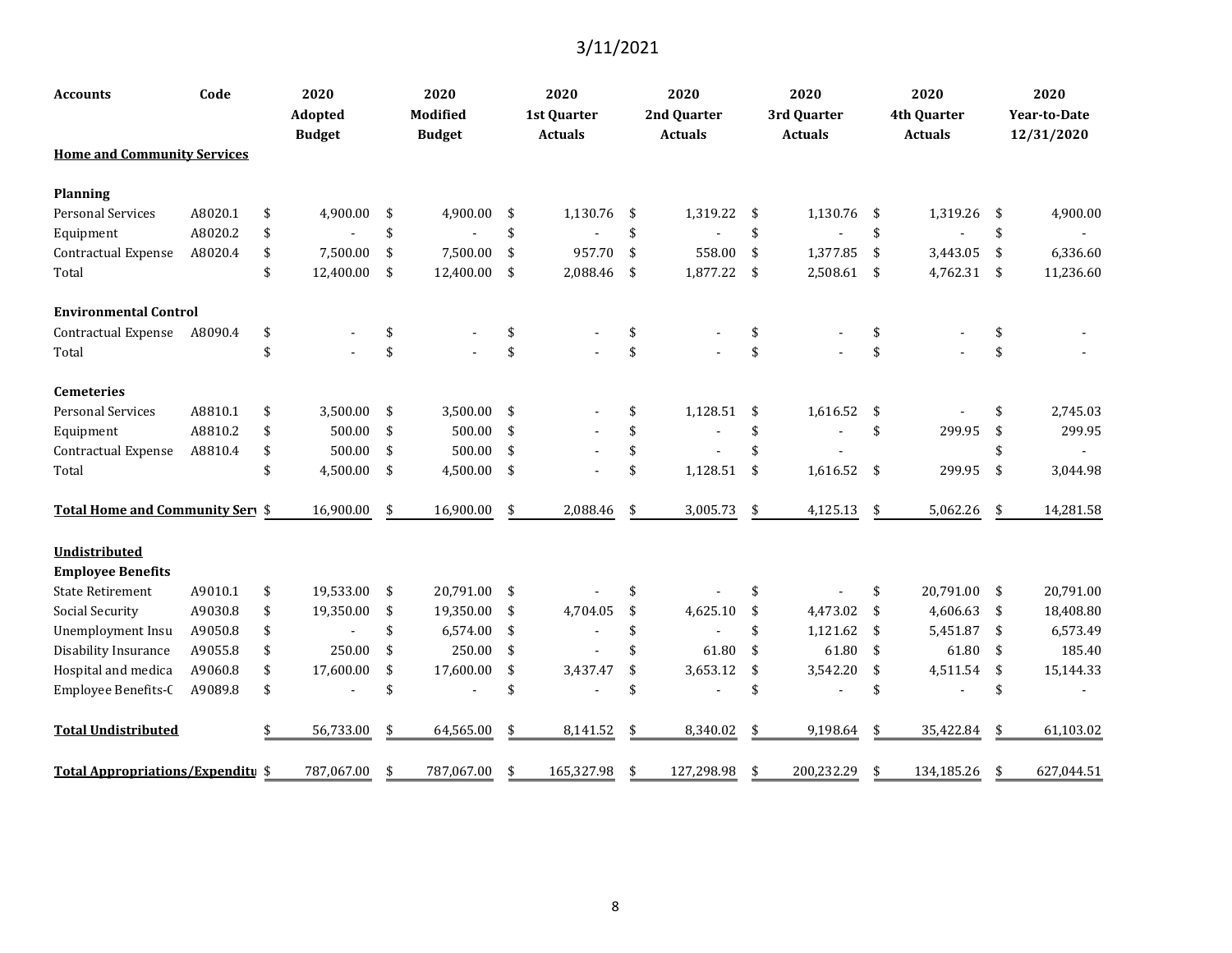| <b>Accounts</b>                        | Code  | 2020<br><b>Adopted</b><br><b>Budget</b> | 2020<br>Modified<br><b>Budget</b> |      | 2020<br>1st Quarter<br><b>Actuals</b> |     | 2020<br>2nd Quarter<br><b>Actuals</b> | 2020<br>3rd Quarter<br><b>Actuals</b> |     | 2020<br>4th Quarter<br><b>Actuals</b> |     | 2020<br><b>Year-to-Date</b><br>12/31/2020 |
|----------------------------------------|-------|-----------------------------------------|-----------------------------------|------|---------------------------------------|-----|---------------------------------------|---------------------------------------|-----|---------------------------------------|-----|-------------------------------------------|
| <b>General Fund Estimated Revenues</b> |       |                                         |                                   |      |                                       |     |                                       |                                       |     |                                       |     |                                           |
| Real Property Tax Re                   | A1001 | 437,429.00                              | \$<br>437,429.00                  | \$   | 437,429.00                            | \$  |                                       |                                       |     |                                       | \$  | 437,429.00                                |
| <b>Other Tax Items</b>                 |       |                                         |                                   |      |                                       |     |                                       |                                       |     |                                       |     |                                           |
| Other Payments in L                    | A1081 | \$<br>3,700.00                          | \$<br>3,700.00                    | -\$  | 3,446.50                              | \$  |                                       | \$                                    | \$  |                                       | \$  | 3,446.50                                  |
| Interest and Penaltic                  | A1090 | \$<br>7,500.00                          | \$<br>7,500.00                    | -\$  | 2,087.56                              | \$  | 4,381.81                              | \$                                    |     |                                       | \$  | 6,469.37                                  |
| Other Non-Property                     | A1189 | \$                                      | \$                                | \$   | 165.66                                | \$  |                                       | \$<br>0.04                            | -\$ |                                       | \$  | 165.70                                    |
| Franchise                              | A1170 | \$<br>35,000.00                         | \$<br>35,000.00                   | - \$ | 38,230.54                             | -\$ |                                       | \$                                    | \$  |                                       | \$  | 38,230.54                                 |
| <b>Departmental Income</b>             |       |                                         |                                   |      |                                       |     |                                       |                                       |     |                                       |     |                                           |
| <b>Clerk Fees</b>                      | A1255 | \$<br>1,200.00                          | \$<br>1,200.00                    | - \$ | 223.43                                | \$  | 192.45                                | \$<br>328.43                          | -\$ | 437.61                                | -\$ | 1,181.92                                  |
| Vital Statistics Fee                   | A1603 | \$<br>500.00                            | \$<br>500.00                      | \$   | 170.00                                | \$  | 400.00                                | \$<br>420.00                          | -\$ | 470.00                                | \$  | 1,460.00                                  |
| Culture and Recreati                   | A2089 | \$                                      | \$                                | \$   |                                       | \$  |                                       | \$                                    | \$  |                                       | \$  |                                           |
| <b>Planning Board Fees</b>             | A2115 | \$<br>1,000.00                          | \$<br>1,000.00                    | \$   | 75.00                                 | \$  |                                       | \$<br>25.00                           | \$  | 150.00                                | \$  | 250.00                                    |
| <b>Use of Money</b>                    |       |                                         |                                   |      |                                       |     |                                       |                                       |     |                                       |     |                                           |
| <b>Interest and Earning</b>            | A2401 | \$<br>$5,000.00$ \$                     | $5,000.00$ \$                     |      | 1,411.80                              | -\$ | 628.57 \$                             | 76.34 \$                              |     | $19.64$ \$                            |     | 2,136.35                                  |
| <b>Licenses and Permits</b>            |       |                                         |                                   |      |                                       |     |                                       |                                       |     |                                       |     |                                           |
| Dog License                            | A2544 | \$<br>3,500.00                          | \$<br>3,500.00                    | \$   | 791.00                                | \$  | 1,058.00                              | \$<br>1,999.00                        | -\$ | 1,038.00                              | \$  | 4,886.00                                  |
| Permits                                | A2590 | \$                                      | \$                                | \$   |                                       | \$  |                                       | \$                                    | \$  |                                       | \$  |                                           |
| <b>Fines and Forfeitures</b>           |       |                                         |                                   |      |                                       |     |                                       |                                       |     |                                       |     |                                           |
| Fines and Forfeited I                  | A2610 | \$<br>75,000.00 \$                      | 75,000.00                         | \$   | 8,730.00                              | -\$ | 3,823.00 \$                           | 13,665.98 \$                          |     | 29,113.51 \$                          |     | 55,332.49                                 |
| Sale of Property/Compensation for Loss |       |                                         |                                   |      |                                       |     |                                       |                                       |     |                                       |     |                                           |
| Sale of Real Property                  | A2660 | \$                                      | \$                                | \$   |                                       | \$  |                                       | \$                                    | \$  |                                       |     |                                           |
| Sale of Surplus Equip                  | A2665 | \$                                      | \$                                | \$   |                                       | \$  |                                       | \$                                    | \$  |                                       |     |                                           |
| <b>Unclassified Revenue</b>            |       |                                         |                                   |      |                                       |     |                                       |                                       |     |                                       |     |                                           |
| Unclassified Revenu                    | A2770 | \$                                      | \$                                | \$   | 0.11                                  | \$  | 16.28                                 | \$                                    |     |                                       | \$  | 16.39                                     |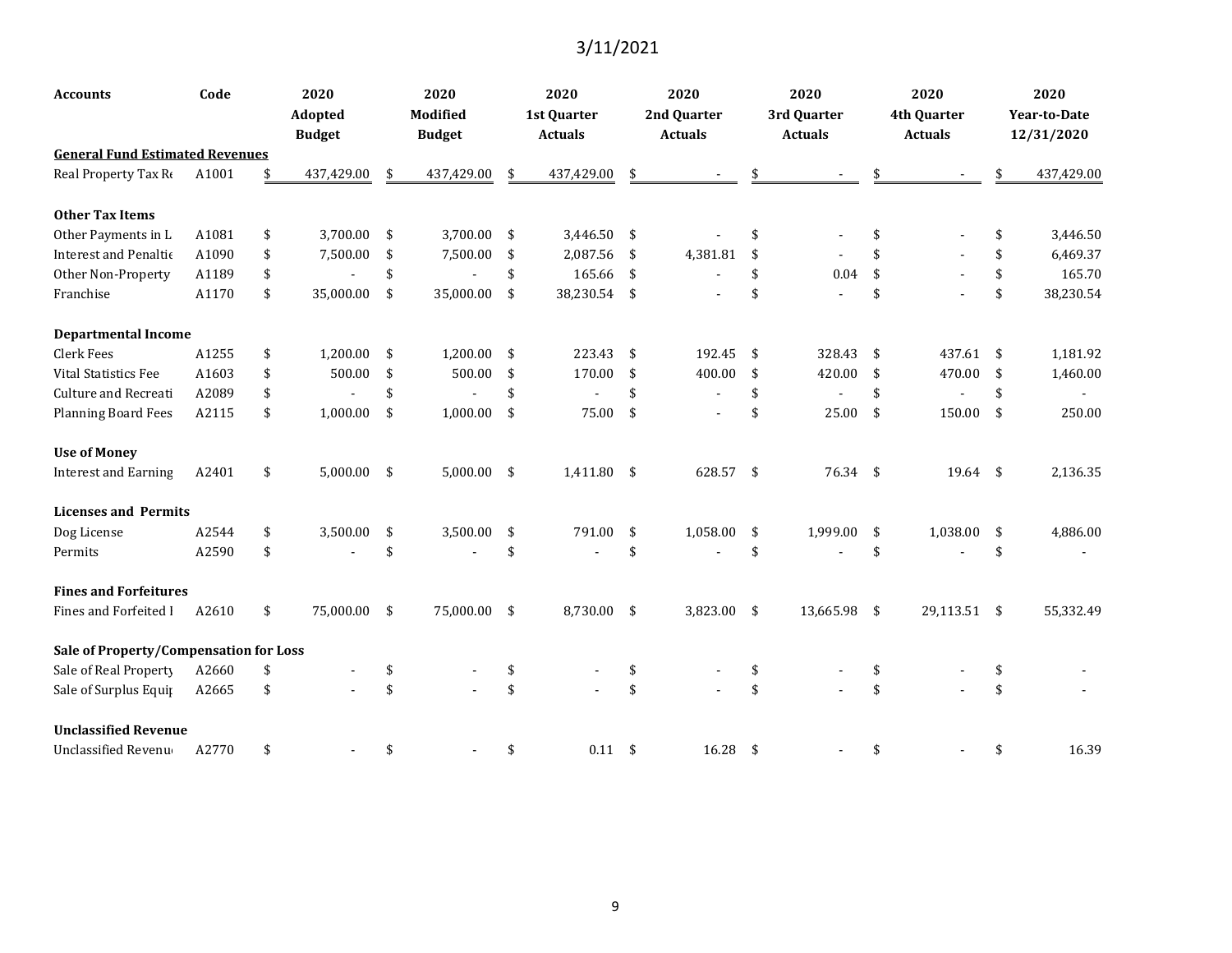| Accounts                                 | Code     | 2020<br>Adopted<br><b>Budget</b>   |            | 2020<br>Modified<br><b>Budget</b> |     | 2020<br>1st Quarter<br><b>Actuals</b> | 2020<br>2nd Quarter<br><b>Actuals</b> | 2020<br>3rd Quarter<br><b>Actuals</b> | 2020<br><b>4th Quarter</b><br><b>Actuals</b> |     | 2020<br>Year-to-Date<br>12/31/2020 |
|------------------------------------------|----------|------------------------------------|------------|-----------------------------------|-----|---------------------------------------|---------------------------------------|---------------------------------------|----------------------------------------------|-----|------------------------------------|
| <b>State Aid</b>                         |          |                                    |            |                                   |     |                                       |                                       |                                       |                                              |     |                                    |
| <b>Revenue Sharing</b>                   | A3001    | \$<br>12,238.00                    | \$         | 12,238.00                         | \$  |                                       | \$                                    | \$                                    | \$<br>12,238.00                              | \$  | 12,238.00                          |
| Mortgage Tax                             | A3005    | \$<br>65,000.00                    | \$         | 65,000.00                         | \$  |                                       | \$<br>60,539.96                       | \$                                    | \$<br>90,168.42                              | \$  | 150,708.38                         |
| Grant Revenue - Oth                      | A3089    | \$                                 | \$         |                                   | \$  |                                       | \$                                    | \$                                    | \$                                           | \$  |                                    |
| Grant Revenue - Hon                      | A3989    | \$                                 | \$         |                                   | \$  |                                       | \$                                    | \$                                    |                                              |     |                                    |
| <b>Total Estimated Revenues</b>          |          | \$<br>209,638.00                   | \$         | 209,638.00                        | \$  | 55,331.60                             | \$<br>71,040.07                       | \$<br>16,514.79                       | \$<br>133,635.18                             | \$  | 276,521.64                         |
| <b>Unexpended Balance</b>                |          | 140,000.00                         | \$         | 140,000.00                        | \$  | 451,372.08                            | \$<br>361,246.73                      | \$<br>176,669.85                      | \$<br>314,258.40                             | \$  | 115,000.00                         |
|                                          |          | <b>APPROPRIATED TO 2020 BUDGET</b> |            |                                   |     | cash on hand                          | cash on hand                          | cash on hand                          | cash on hand                                 |     | appropriated                       |
| HIGHWAY FUND                             |          |                                    |            |                                   |     | 3/31/2020                             | 6/30/2020                             | 9/30/2020                             | 12/31/2020                                   |     | to 2021 budget                     |
| <b>Highway Appropriations - Townwide</b> |          |                                    |            |                                   |     |                                       |                                       |                                       |                                              |     |                                    |
| <b>Bridges</b>                           |          |                                    |            |                                   |     |                                       |                                       |                                       |                                              |     |                                    |
| Contractual Expense                      | DA5120.4 | \$<br>10.000.00                    | \$         | 10,000.00                         | -\$ |                                       | \$                                    | \$                                    | \$                                           | \$  |                                    |
| Total                                    |          | \$<br>10,000.00                    | $\sqrt{5}$ | $10,000.00$ \$                    |     |                                       | \$                                    | \$                                    | \$                                           | \$  |                                    |
| <b>Machinery</b>                         |          |                                    |            |                                   |     |                                       |                                       |                                       |                                              |     |                                    |
| Equipment                                | DA5130.2 | \$<br>33,000.00                    | \$         | 18,402.00                         | -\$ |                                       | \$                                    | \$                                    | \$<br>18,000.00                              | \$  | 18,000.00                          |
| Contractual Expense                      | DA5130.4 | \$<br>80,000.00                    | \$         | 94,088.00                         | \$  | 31,028.06                             | \$<br>15,853.03                       | \$<br>25,386.33                       | \$<br>21,820.13                              | \$  | 94,087.55                          |
| Total                                    |          | \$<br>113,000.00                   | \$         | 112,490.00                        | -\$ | 31,028.06                             | \$<br>15,853.03                       | \$<br>25,386.33                       | \$<br>39,820.13                              | \$  | 112,087.55                         |
| <b>Snow Removal - Town</b>               |          |                                    |            |                                   |     |                                       |                                       |                                       |                                              |     |                                    |
| <b>Personal Services</b>                 | DA5142.1 | \$<br>220,000.00                   | \$         | 220,000.00                        | \$  | 99,407.74                             | \$                                    | \$                                    | \$<br>92,570.35                              | \$  | 191,978.09                         |
| Contractual Expense                      | DA5142.4 | \$<br>85,000.00                    | \$         | 85,000.00                         | \$  | 16,694.55                             | \$<br>4,525.51                        | \$<br>7,711.11                        | \$<br>29,469.41                              | -\$ | 58,400.58                          |
| Total                                    |          | \$<br>305,000.00                   | \$         | 305,000.00                        | \$  | 116,102.29                            | \$<br>4,525.51                        | \$<br>7,711.11                        | \$<br>122,039.76                             | \$  | 250,378.67                         |
| <b>Employee Benefits</b>                 |          |                                    |            |                                   |     |                                       |                                       |                                       |                                              |     |                                    |
| <b>State Retirement</b>                  | DA9010.8 | \$<br>28,744.00                    | \$         | 28,744.00                         | -\$ |                                       | \$                                    | \$                                    | \$<br>25,011.00                              | -\$ | 25,011.00                          |
| Social Security                          | DA9030.8 | \$<br>16,830.00                    | \$         | 16,830.00                         | -\$ | 7,364.34                              | \$                                    | \$                                    | \$<br>6,838.42                               | \$  | 14,202.76                          |
| Hospital and Medica                      | DA9060.8 | \$<br>79,723.00                    | \$         | 79,723.00                         | -\$ | 25,194.10                             | \$                                    | \$<br>10,401.29                       | \$<br>27,795.28                              | \$  | 63,390.67                          |
| Other(uniforms/pfl)                      | DA9089.8 | \$<br>3,600.00                     | \$         | 4,110.00                          | -\$ | 1,563.62                              | \$<br>637.40                          | \$                                    | \$<br>1,908.83                               | \$  | 4,109.85                           |
| Total                                    |          | \$<br>128,897.00                   | \$         | 129,407.00                        | \$  | 34,122.06                             | \$<br>637.40                          | \$<br>10,401.29                       | \$<br>61,553.53                              | \$  | 106,714.28                         |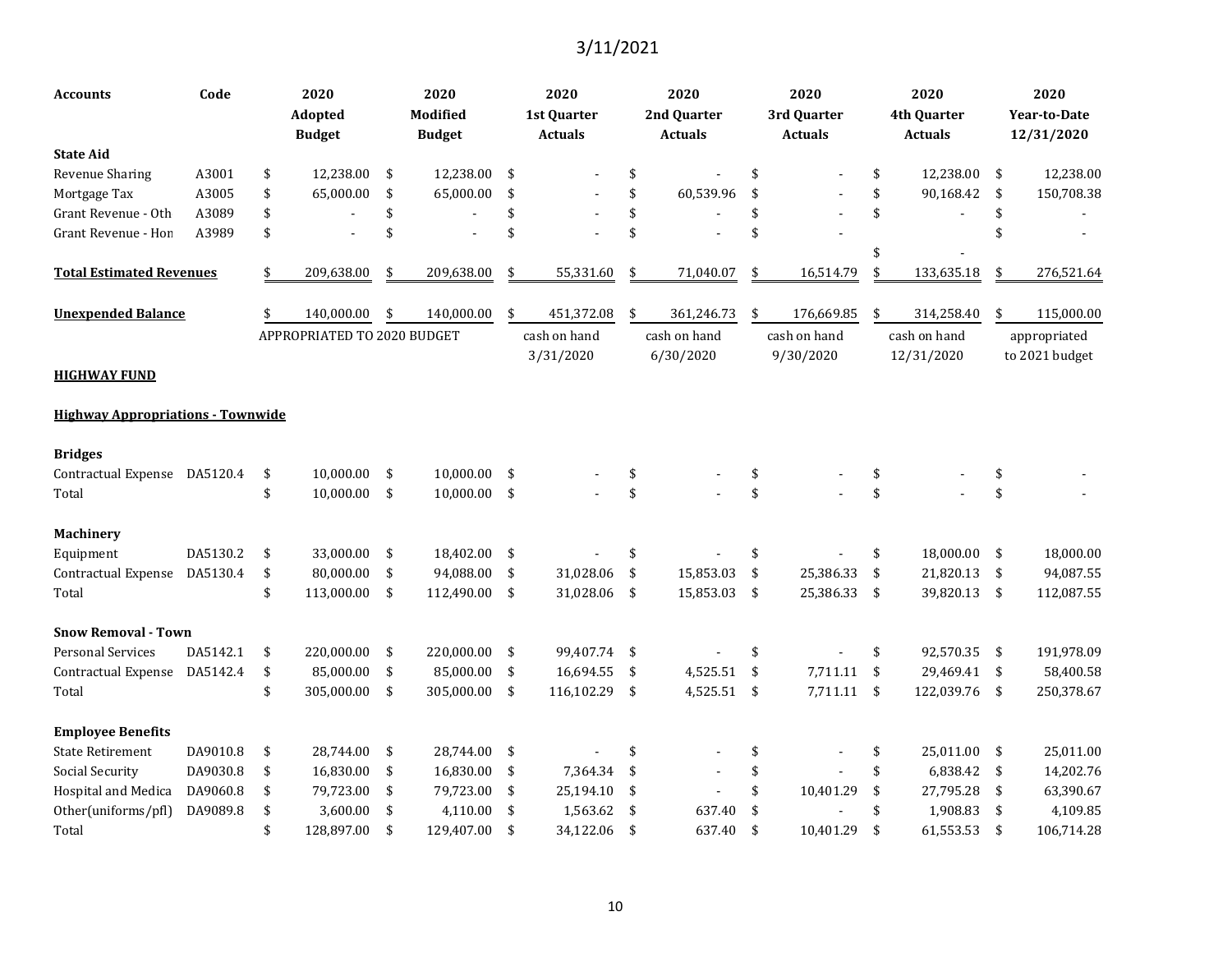| <b>Accounts</b>                                 | Code     | 2020<br><b>Adopted</b><br><b>Budget</b> | 2020<br><b>Modified</b><br><b>Budget</b> |     | 2020<br><b>1st Quarter</b><br><b>Actuals</b> | 2020<br>2nd Quarter<br><b>Actuals</b> |                    | 2020<br>3rd Quarter<br><b>Actuals</b> |    | 2020<br>4th Quarter<br><b>Actuals</b> | 2020<br><b>Year-to-Date</b><br>12/31/2020 |
|-------------------------------------------------|----------|-----------------------------------------|------------------------------------------|-----|----------------------------------------------|---------------------------------------|--------------------|---------------------------------------|----|---------------------------------------|-------------------------------------------|
| <b>Debt Service Principal</b>                   |          |                                         |                                          |     |                                              |                                       |                    |                                       |    |                                       |                                           |
| Serial Bonds                                    | DA9710.6 | \$<br>73,355.00                         | \$<br>73,355.00                          | \$  |                                              | \$<br>73,354.32                       | \$                 |                                       | \$ |                                       | \$<br>73,354.32                           |
| <b>Bond Anticipation</b>                        | DA9730.6 | \$                                      | \$                                       | \$  |                                              | \$                                    | \$                 |                                       | \$ |                                       | \$                                        |
| Capital Bonds                                   | DA9740.6 | \$                                      | \$                                       | \$  |                                              | \$                                    | \$                 |                                       | \$ |                                       | \$                                        |
| Total                                           |          | \$<br>73,355.00                         | \$<br>73,355.00                          | \$  |                                              | \$<br>73,354.32                       | \$                 |                                       | \$ |                                       | \$<br>73,354.32                           |
| <b>Interest</b>                                 |          |                                         |                                          |     |                                              |                                       |                    |                                       |    |                                       |                                           |
| Serial Bonds                                    | DA9710.7 | \$<br>8,627.00                          | \$<br>8,627.00                           | \$  |                                              | \$<br>8,626.43                        | \$                 |                                       | \$ |                                       | \$<br>8,626.43                            |
| <b>Bond Anticipation</b>                        | DA9730.7 | \$                                      | \$                                       | \$  |                                              | \$                                    | \$                 |                                       | \$ |                                       | \$                                        |
| Capital Bonds                                   | DA9740.7 | \$                                      | \$                                       | \$  |                                              | \$                                    | \$                 |                                       | \$ |                                       | \$                                        |
| Total                                           |          | \$<br>8,627.00                          | \$<br>8,627.00                           | \$  |                                              | \$<br>8,626.43                        | $\mathbf{\hat{S}}$ |                                       | \$ |                                       | \$<br>8,626.43                            |
| Total Appropriations/Expenses \$                |          | 638,879.00                              | \$<br>638,879.00                         | \$  | 181,252.41                                   | \$<br>102,996.69                      | \$                 | 43,498.73                             | \$ | 223,413.42                            | \$<br>551,161.25                          |
| <b>Highway Revenues - Townwide</b>              |          |                                         |                                          |     |                                              |                                       |                    |                                       |    |                                       |                                           |
| <b>Local Sources</b>                            |          |                                         |                                          |     |                                              |                                       |                    |                                       |    |                                       |                                           |
| Real Property Tax                               | DA1001   | 604,879.00                              | \$<br>604,879.00                         | \$  | 604,879.00                                   | \$                                    |                    |                                       |    |                                       | 604,879.00                                |
| Sales of Scrap & Surp                           | DA2650   | \$                                      | \$                                       | \$  |                                              |                                       | \$                 | 6,400.00                              | \$ |                                       | \$<br>6,400.00                            |
| <b>Interest and Earning</b>                     | DA2401   | \$<br>5,500.00                          | \$<br>5,500.00                           | \$  | 1,547.49                                     | \$<br>689.85                          | \$                 | 181.29                                | \$ | 85.20                                 | \$<br>2,503.83                            |
| Compensation for Lc                             | DA2690   | \$                                      | \$                                       | \$  |                                              | \$                                    | \$                 |                                       | \$ |                                       | \$                                        |
| Mowing - Washingto                              | DA2770   | \$<br>3,500.00                          | \$<br>3,500.00                           | \$  |                                              | \$                                    | \$                 |                                       | \$ | 3,953.57                              | \$<br>3,953.57                            |
| <b>Total Est./Actual Revenues</b>               |          | 9,000.00                                | \$<br>9,000.00                           | \$  | 1,547.49                                     | \$<br>689.85                          | \$                 | 6,581.29                              | S  | 4,038.77                              | \$<br>12,857.40                           |
| Townwide                                        |          |                                         |                                          |     |                                              |                                       |                    |                                       |    |                                       |                                           |
| Unexpended Balance/cash on ha \$                |          | 25,000.00                               | \$<br>25,000.00                          | \$  | 509,061.24                                   | \$<br>577,787.30                      | \$                 | 540,869.86                            | \$ | 327,133.55                            | \$<br>30,000.00                           |
|                                                 |          | APPROPRIATED 2020 BUDGET                |                                          |     | cash on hand                                 | cash on hand                          |                    | cash on hand                          |    | cash on hand                          | appropriated                              |
| <b>Highway Appropriations - Outside Village</b> |          |                                         |                                          |     | 3/31/2020                                    | 6/30/2020                             |                    | 9/30/2020                             |    | 12/31/2020                            | to 2021 budget                            |
| <b>General Repairs</b>                          |          |                                         |                                          |     |                                              |                                       |                    |                                       |    |                                       |                                           |
| <b>Personal Services</b>                        | DB5110.1 | \$<br>188,000.00                        | \$<br>189,836.00                         | -\$ |                                              | \$<br>91,747.03                       | -\$                | 98,088.10                             | \$ |                                       | \$<br>189,835.13                          |
| <b>Contractual Expense</b>                      | DB5110.4 | \$<br>77,900.00                         | \$<br>75,822.00                          | \$  | 213.80                                       | \$<br>3,135.79                        | \$                 | 35,278.19                             | \$ | 27,999.13                             | \$<br>66,626.91                           |
| Total                                           |          | \$<br>265,900.00                        | \$<br>265,658.00                         | \$  | 213.80                                       | \$<br>94,882.82                       | \$                 | 133,366.29                            | \$ | 27,999.13                             | \$<br>256,462.04                          |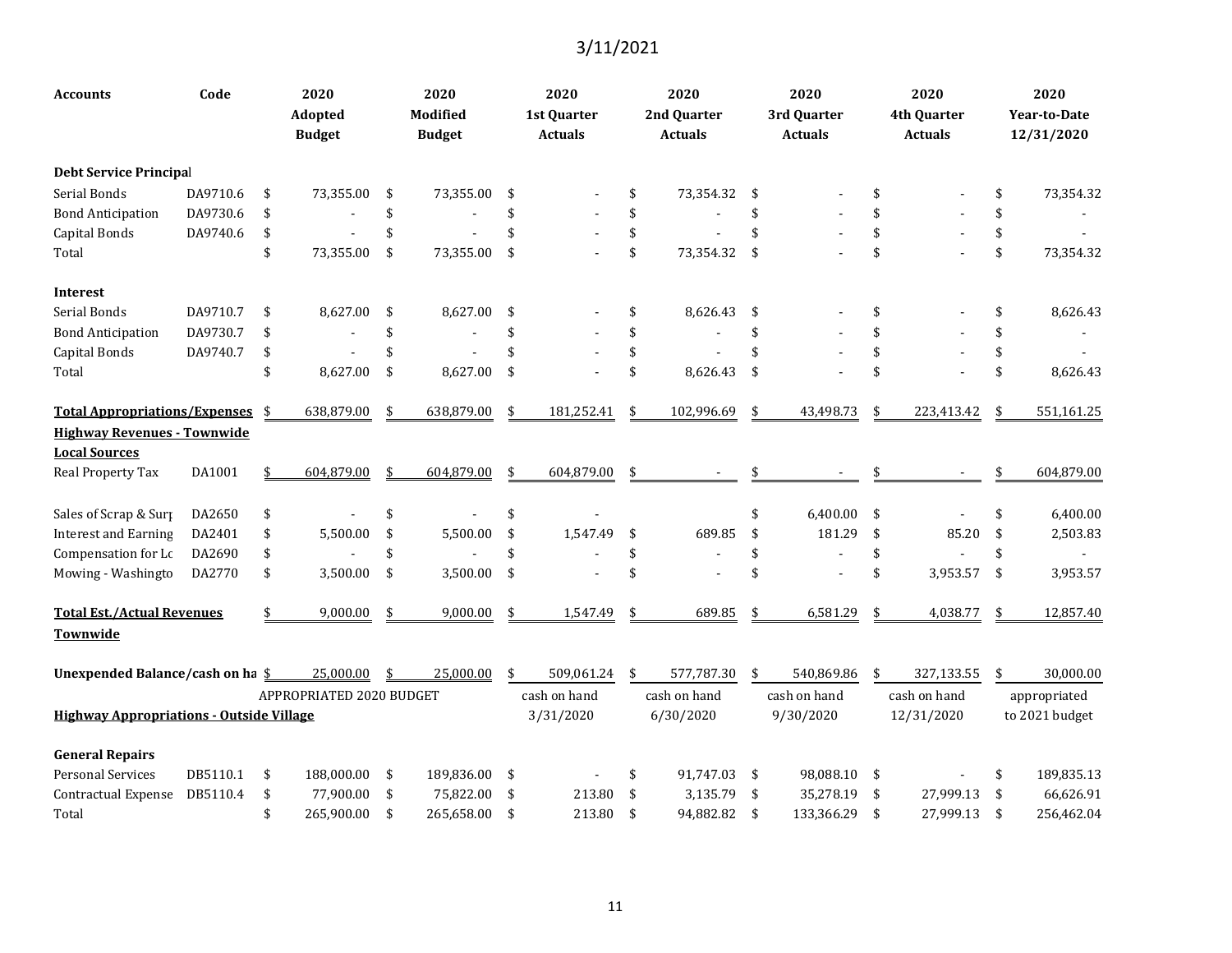| <b>Accounts</b>                                             | Code     | 2020<br>Adopted<br><b>Budget</b> |      | 2020<br><b>Modified</b><br><b>Budget</b> |     | 2020<br><b>1st Quarter</b><br><b>Actuals</b> | 2020<br>2nd Quarter<br><b>Actuals</b> |              | 2020<br>3rd Quarter<br><b>Actuals</b> |     | 2020<br>4th Quarter<br><b>Actuals</b> | 2020<br><b>Year-to-Date</b><br>12/31/2020 |
|-------------------------------------------------------------|----------|----------------------------------|------|------------------------------------------|-----|----------------------------------------------|---------------------------------------|--------------|---------------------------------------|-----|---------------------------------------|-------------------------------------------|
| <b>Improvements</b>                                         |          |                                  |      |                                          |     |                                              |                                       |              |                                       |     |                                       |                                           |
| Capital Outlay                                              | DB5112.2 | \$<br>250,000.00                 | -\$  | 250,000.00                               | \$  |                                              | \$                                    | \$           | 15,422.00                             | -\$ | 219,817.56                            | \$<br>235,239.56                          |
| <b>Employee Benefits</b>                                    |          |                                  |      |                                          |     |                                              |                                       |              |                                       |     |                                       |                                           |
| <b>State Retirement</b>                                     | DB9010.8 | \$<br>24,485.00                  | -\$  | 24,485.00                                | \$  |                                              | \$                                    | \$           |                                       | \$  | 23,288.00                             | \$<br>23,288.00                           |
| <b>Social Security</b>                                      | DB9030.8 | \$<br>14,382.00                  | \$   | 14,382.00                                | -\$ |                                              | \$<br>6,773.98                        | \$           | 7,240.26                              | \$  |                                       | \$<br>14,014.24                           |
| Hospital and Medica                                         | DB9060.8 | \$<br>79,723.00                  | \$   | 79,723.00                                | \$  | 18,164.06                                    | \$<br>34,910.49                       | \$           | 27,128.74                             | -\$ | (3,829.32)                            | \$<br>76,373.97                           |
| Uniforms                                                    | DB9089.8 | \$<br>3,600.00                   | -\$  | 3,842.00                                 | \$  |                                              | \$<br>1,163.58                        | -\$          | 2,098.07                              | -\$ | 579.87                                | \$<br>3,841.52                            |
| Total                                                       |          | \$<br>122,190.00                 | \$   | 122,432.00                               | -\$ | 18,164.06                                    | \$<br>42,848.05                       | - \$         | 36,467.07 \$                          |     | 20,038.55                             | \$<br>117,517.73                          |
| Total Highway Appropriations - \$<br><b>Outside Village</b> |          | 638,090.00                       | \$   | 638,090.00                               | \$  | 18,377.86                                    | \$<br>137,730.87                      | \$           | 185,255.36                            | -\$ | 267,855.24                            | \$<br>609,219.33                          |
| <b>Highway Revenues - Outside Village</b>                   |          |                                  |      |                                          |     |                                              |                                       |              |                                       |     |                                       |                                           |
| <b>Local Sources</b>                                        |          |                                  |      |                                          |     |                                              |                                       |              |                                       |     |                                       |                                           |
| Real Property Tax                                           | DB1001   | \$<br>389,590.00                 |      | 389,590.00                               | \$  | 389,590.00                                   | \$                                    |              |                                       |     |                                       | 389,590.00                                |
| <b>Interest and Earning</b>                                 | DB2401   | \$<br>5,500.00                   | - \$ | 5,500.00                                 | \$  | 1,237.55                                     | \$<br>465.25                          | $\mathbf{s}$ | 76.10 \$                              |     | 6.47                                  | \$<br>1,785.37                            |
| <b>State Aid</b>                                            |          |                                  |      |                                          |     |                                              |                                       |              |                                       |     |                                       |                                           |
| Consolidated Highwa                                         | DB3501   | \$<br>168,000.00                 | -\$  | 168,000.00                               | \$  |                                              | \$                                    |              |                                       | \$  | 191,296.30                            | \$<br>191,296.30                          |
| Total Est./Actual Highway Reven \$                          |          | 173,500.00                       | \$   | 173,500.00                               | \$  | 1,237.55                                     | \$<br>465.25                          |              | 76.10                                 | \$  | 191,302.77                            | \$<br>193,081.67                          |
| Unexpended Balance/cash on ha \$                            |          | 75,000.00                        |      | 75,000.00                                | \$  | 478,384.30                                   | \$<br>387,026.53                      |              | 201,642.03                            | \$  | (65,892.56)                           | \$<br>60,000.00                           |
|                                                             |          | APPROPRIATED 2020 BUDGET         |      |                                          |     | cash on hand<br>3/31/2020                    | cash on hand<br>6/30/2020             |              | cash on hand<br>9/30/2020             |     | cash on hand<br>12/31/2020            | appropriated<br>to 2021 budget            |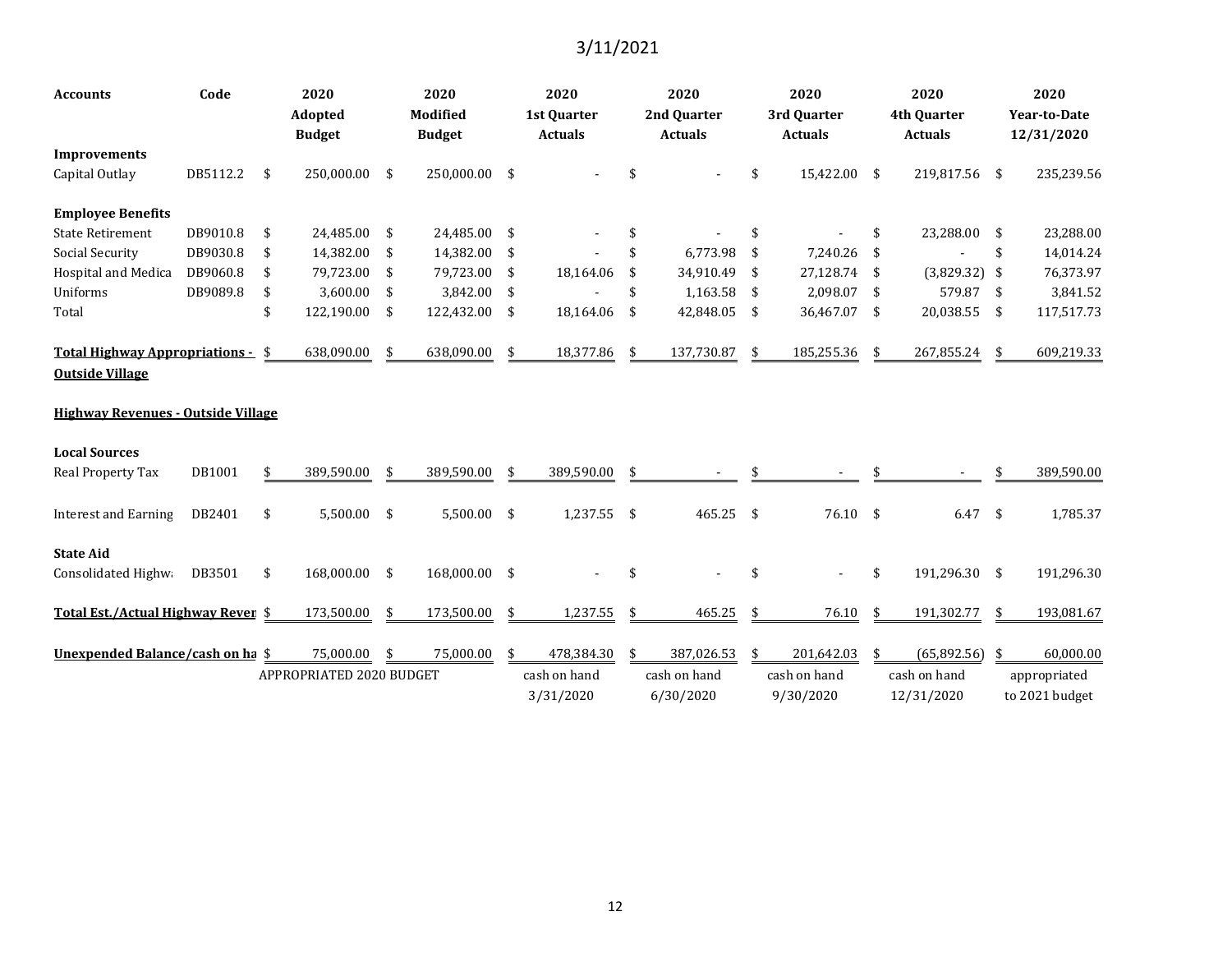| <b>Accounts</b>                 | Code                               | 2020 |               | 2020          |                 | 2020 |                | 2020 |                | 2020 |                | 2020 |                | 2020 |                     |  |  |
|---------------------------------|------------------------------------|------|---------------|---------------|-----------------|------|----------------|------|----------------|------|----------------|------|----------------|------|---------------------|--|--|
|                                 |                                    |      | Adopted       |               | <b>Modified</b> |      | 1st Quarter    |      | 2nd Quarter    |      | 3rd Quarter    |      | 4th Quarter    |      | <b>Year-to-Date</b> |  |  |
|                                 |                                    |      | <b>Budget</b> |               | <b>Budget</b>   |      | <b>Actuals</b> |      | <b>Actuals</b> |      | <b>Actuals</b> |      | <b>Actuals</b> |      | 12/31/2020          |  |  |
| <b>SPECIAL DISTRICTS</b>        |                                    |      |               |               |                 |      |                |      |                |      |                |      |                |      |                     |  |  |
|                                 | <b>Fire Protection Districts</b>   |      |               |               |                 |      |                |      |                |      |                |      |                |      |                     |  |  |
|                                 | <b>Appropriations/Expenditures</b> |      |               |               |                 |      |                |      |                |      |                |      |                |      |                     |  |  |
| #6 Fort Ann SF1                 | SF3410.4                           | \$   | 204,390.00    | \$            | 204,390.00      | - \$ | 204,390.00     | \$   |                |      |                |      |                |      | 204,390.00          |  |  |
| LOSAP                           | SF9010.8                           | \$   |               | \$            |                 | \$   |                |      |                |      |                |      |                |      |                     |  |  |
| Total                           |                                    | \$   | 204,390.00    | \$            | 204,390.00      | \$   | 204,390.00     | \$   |                |      |                | \$   |                | \$   | 204,390.00          |  |  |
| #7 Pilot Knob SF2               | SF3410.4                           | \$   | 95,250.00     | \$            | 95,250.00       | -\$  | 95,250.00      | \$   |                |      |                | \$   |                | \$   | 95,250.00           |  |  |
| LOSAP                           | SF9010.8                           | \$   | 3,000.00      | \$            | 3,000.00        | - \$ | 3,000.00       | \$   |                |      |                |      |                |      | 3,000.00            |  |  |
| Total                           |                                    | \$   | 98,250.00     | $\frac{1}{2}$ | 98,250.00       | - \$ | 98,250.00      | \$   |                |      |                | \$   |                | \$   | 98,250.00           |  |  |
| #8 West Fort Ann S              | SF3410.4                           | \$   | 244,934.00    | \$            | 244,934.00 \$   |      | 244,934.00     | \$   |                |      |                | \$   |                | \$   | 244,934.00          |  |  |
| LOSAP                           | SF9010.8                           | \$   | 4,500.00      | \$            | 4,500.00 \$     |      | 4,500.00       | \$   |                |      |                |      |                |      | 4,500.00            |  |  |
| Total                           |                                    | \$   | 249,434.00    | \$            | 249,434.00 \$   |      | 249,434.00     | \$   |                |      |                | \$   |                |      | 249,434.00          |  |  |
| <b>Total - All Fire Dist</b>    | <b>TOTALS</b>                      |      | 552,074.00    | \$            | 552,074.00      | \$   | 552,074.00     | \$   |                |      |                |      |                |      | 552,074.00          |  |  |
| <b>Revenues - Local Sources</b> |                                    |      |               |               |                 |      |                |      |                |      |                |      |                |      |                     |  |  |
| Real Property Tax               | SF1001                             |      | 552,074.00    | \$            | 552,074.00      | -\$  | 552,074.00     | \$   |                |      |                |      |                |      | 552,074.00          |  |  |
| <b>Interest Earned</b>          | SF2401                             | \$   |               | \$            |                 | \$   |                | \$   |                | \$   |                | \$   | $5.26$ \$      |      | 5.26                |  |  |